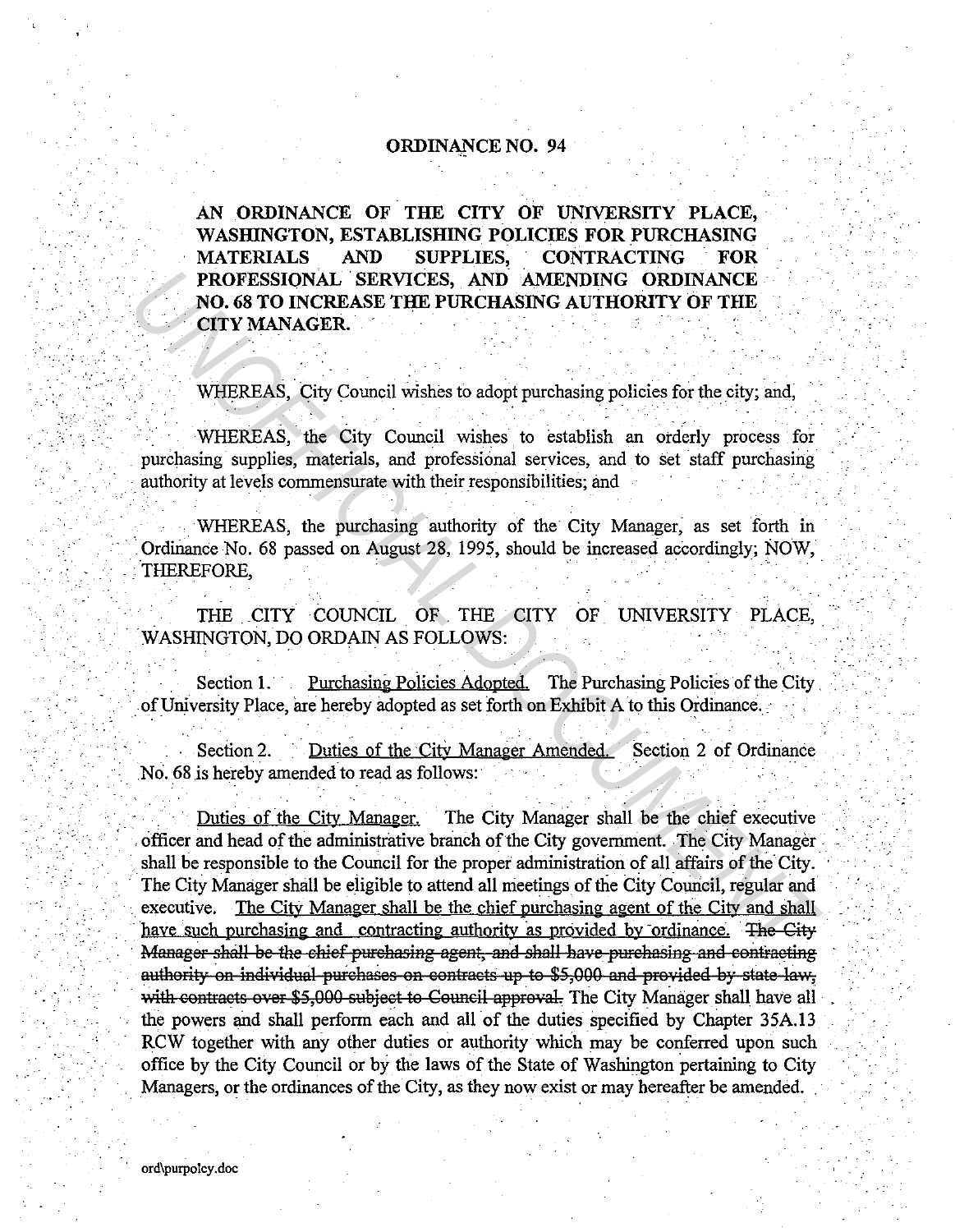Section 3. Effective Date. This ordinance shall take effect five days after its publication.

PASSED BY THE CITY COUNCIL ON MAY 20, 1996.

 $W$ illiams, Mayor

· *... :* ', ·,

 $, \ldots$ 

\_,

 $\ddotsc$ 

 $\sim$   $\sim$ 

 $\cdot$   $\cdot$ 

.  $\sim$ 

. . ' · . . . *:* . ; . ~-- *·:, .* .  $\cdots$ 

 $\mathbb{Z}$ 

,•

 $ATTEST.$ 

.-· . **.** ~J?::n2Z2~Lh - >.

Susan Matthew, City Clerk

FOREST:<br>
MITEST:<br>
NETTEST:<br>
NETTEST:<br>
NETTEST:<br>
NETTEST:<br>
NETTEST:<br>
NETTEST:<br>
NETTEST:<br>
NETTEST:<br>
APPROVED AS TO FORM:<br>
APPROVED AS TO FORM:<br>
FINALLY X, SALIVED, City Attorney<br>
Published:<br>
S-22-96<br>
Effective Date: 5-22-96<br>

Published: 5-22-96<br>Effective Date: 5-27-96 **Effective Date:** 

• ·,L,' • •

\_· ... · -

ord\purpolcy .doc